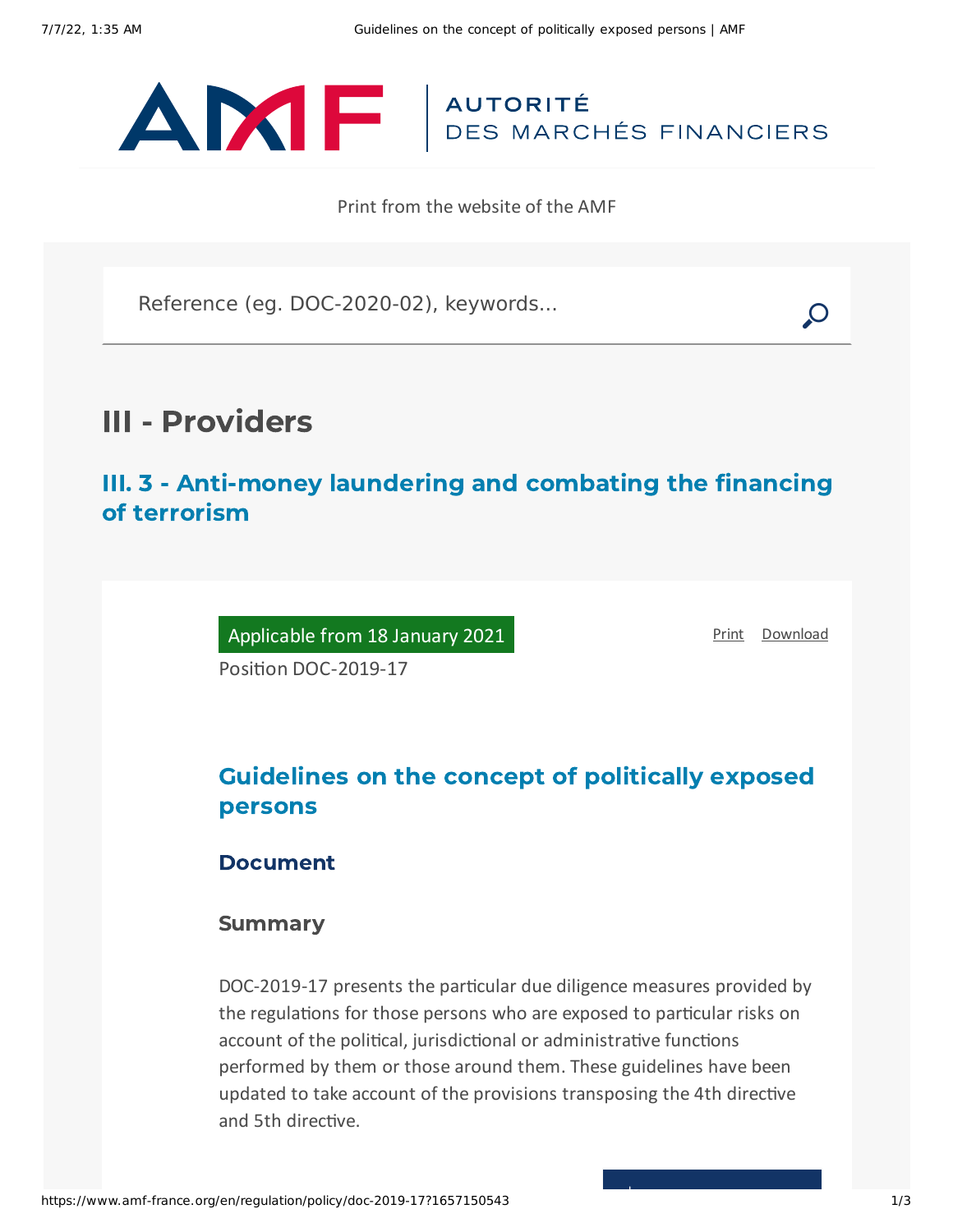**[Download](https://www.amf-france.org/sites/default/files/private/2021-02/doc-2019-17_va2_ld-ppe_relu_sm.pdf) policy**

#### **Reference texts**

Article L. 561-10 1° of the [Monetary](https://www.legifrance.gouv.fr/codes/id/LEGIARTI000038613667/2019-11-29/) and Financial Code (in french **N** only) C

 $\blacktriangleright$  Article R. 561-18 of the [Monetary](https://www.legifrance.gouv.fr/codes/id/LEGIARTI000036824721/2019-11-29/) and Financial Code (in french only)  $\heartsuit$ 

Article R. 561-20-2 of the [Monetary](https://www.legifrance.gouv.fr/codes/id/LEGIARTI000036822489/2019-11-29/) and Financial Code (in french  $\cup$  only)  $\mathbb{C}$ 

Articles 321-147, 320-20, 325-22 and 325-62 of the General  $\vee$  [Regulation](https://reglement-general.amf-france.org/eli/fr/aai/amf/rg/en.html)  $\circ$ 

# Archives

From 29 November 2019 to 17 January 2021 | Position - [Recommendation](#page-1-0) DOC-2019-17  $\vee$ 

#### **Guidelines on the concept of politically exposed persons**

<span id="page-1-0"></span>DOC-2019-17 describes the special regulatory due diligence measures for persons exposed to particular risks because of the political, jurisdictional or administrative functions performed by them or those closely associated with them. These guidelines are an update to the provisions transposing the Fourth Directive, which expanded the list of political, jurisdictional and administrative functions covered to include leaders of political parties and broadened the scope of the obligations to individuals performing these functions in France (national PEPs).

### **[Download](https://www.amf-france.org/sites/default/files/doctrine/en/Position/DOC-2019-17/1.0/Guidelines%20on%20the%20concept%20of%20politically%20exposed%20persons.pdf) policy**

#### **Reference texts**

Article L. 561-10 2° of the [Monetary](https://www.legifrance.gouv.fr/affichCodeArticle.do?idArticle=LEGIARTI000038613667&cidTexte=LEGITEXT000006072026&dateTexte=20191129) and Financial Code (in French  $\cup$  only)  $\mathbb{C}$